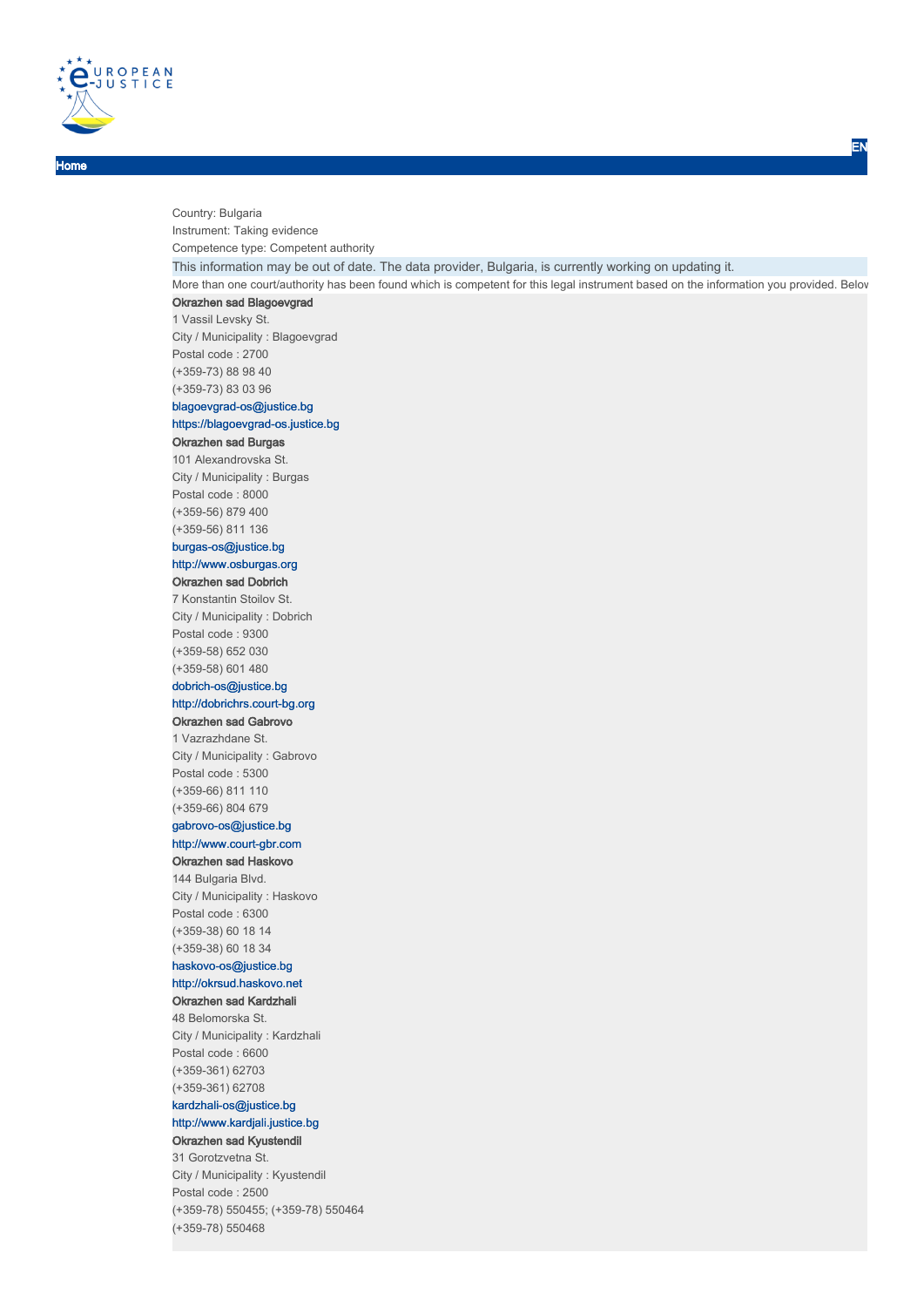## kyustendil-os@justice.bg http://kjustendil.court-bg.org Okrazhen sad Lovech

41 Targovska St. City / Municipality : Lovech Postal code : 5500 (+359-68) 68 98 98 (+359-68) 64 89 02

## lovech-os@justice.bg

### http://www.lovech.court-bg.org Okrazhen sad Montana

24 Vassil Levsky St. City / Municipality : Montana Postal code : 3400 (+359-96) 395 101 (+359-96) 300 654

#### montana-os@justice.bg

## http://www.montana.court-bg.org

## Okrazhen sad Pazardzhik

3 Han Krum St. City / Municipality : Pazardzhik Postal code : 4400 (+359-34) 444 966 (+359-34) 444 922

## pazardzhik-os@justice.bg http://www.court-pz.info

### Okrazhen sad Pernik

37 Targovska St. City / Municipality : Pernik Postal code : 2300 (+359-76) 677 012 (+359-76) 604441

## pernik-os@justice.bg http://pernik.court-bg.org

#### Okrazhen sad Pleven

25 D. Konstantinov St. City / Municipality : Pleven Postal code : 5800 (+359-64) 892913 (+359-64) 800-248

### pleven-os@justice.bg http://www.pleven.court-bg.org

## Okrazhen sad Plovdiv

167 Shesti Septemvri St. City / Municipality : Plovdiv Postal code : 4000 (+359-32) 656 231 (+359-32) 623129; (+359-32) 623127

## plovdiv-os@justice.bg

# http://www.os-plovdiv.com

## Okrazhen sad Razgrad

Nezavisimost St. City / Municipality : Razgrad Postal code : 7200 (+359-84) 660537 (+359-84) 660179

## razgrad-os@justice.bg http://razgrad.court-bg.org

#### Okrazhen sad Ruse

57 Alexandrovska St. City / Municipality : Ruse Postal code : 7000 (+359-82) 825 451, (+359-82) 825 453 (+359-82) 825 469 rousse-os@justice.bg http://www.justice-ruse.org Okrazhen sad Shumen

#### 1 Saedinenie St.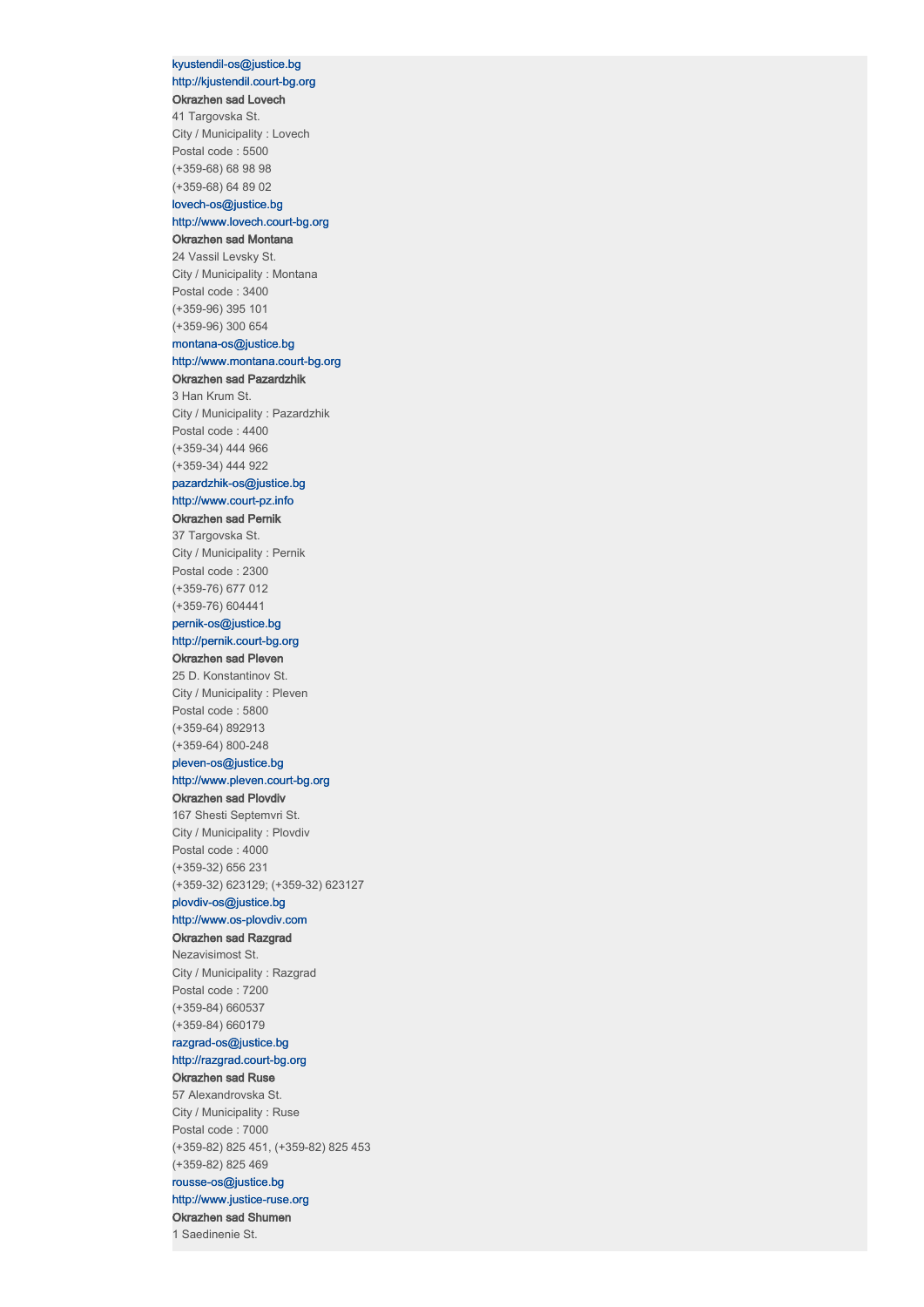City / Municipality : Shumen Postal code : 9700 (+359-54) 850 333 (+359-54) 850309

### shumen-os@justice.bg http://www.court-sh.org

## Okrazhen sad Silistra

23 Simeon Veliki St. City / Municipality : Silistra Postal code : 7500 (+359-86) 816 601; (+359-86) 816 640 (+359-86) 81 66 02 silistra-os@justice.bg

## http://www.legalregion-ss.com/

#### Okrazhen sad Sliven

2 Hadzhi Dimitar St. City / Municipality : Sliven Postal code : 8800 (+359-44) 616 403 (+359-44) 662 043

## sliven-os@justice.bg

## $Å$  http://www.court.sliven.net

## Okrazhen sad Smolyan

16 Bulgaria Blvd. City / Municipality : Smolyan Postal code : 4700 (+359-301) 6 28 12 (+359-301) 6 23 02

## smolyan-os@justice.bg

### http://smolyan.court-bg.org Okrazhen sad Sofia

2 Vitosha Blvd. City / Municipality : Sofia

Postal code : 1000 (+359-2) 9219203 (+359-2) 9862368

#### sofia-os@justice.bg

http://sofiadc.court-bg.org

#### Okrazhen sad Stara Zagora

33 Mitropolit Metodiy Kussev Blvd. City / Municipality : Stara Zagora Postal code : 6000 (+359-42) 60 30 49 (+359-42) 25 10 02

## stzagora-os@justice.bg

## http://www.osstz.com

Okrazhen sad Targovishte

Svoboda City / Municipality : Targovishte Postal code : 7700 (+359-601) 62024, (+359-601) 62129 (+359-601) 65679

## targovishte-os@justice.bg

## http://www.justicetg.org

## Okrazhen sad Varna

2 Nezavisimost Sq. City / Municipality : Varna Postal code : 9000 (+359-52) 622 062 (+359-52) 617 953

## varna-os@justice.bg http://www.varna.court-bg.org

Okrazhen sad Veliko Tarnovo

16 Vassil Levsky St. City / Municipality : Veliko Tarnovo Postal code : 5000 (+359-62) 615 858 (+359-62) 603 079